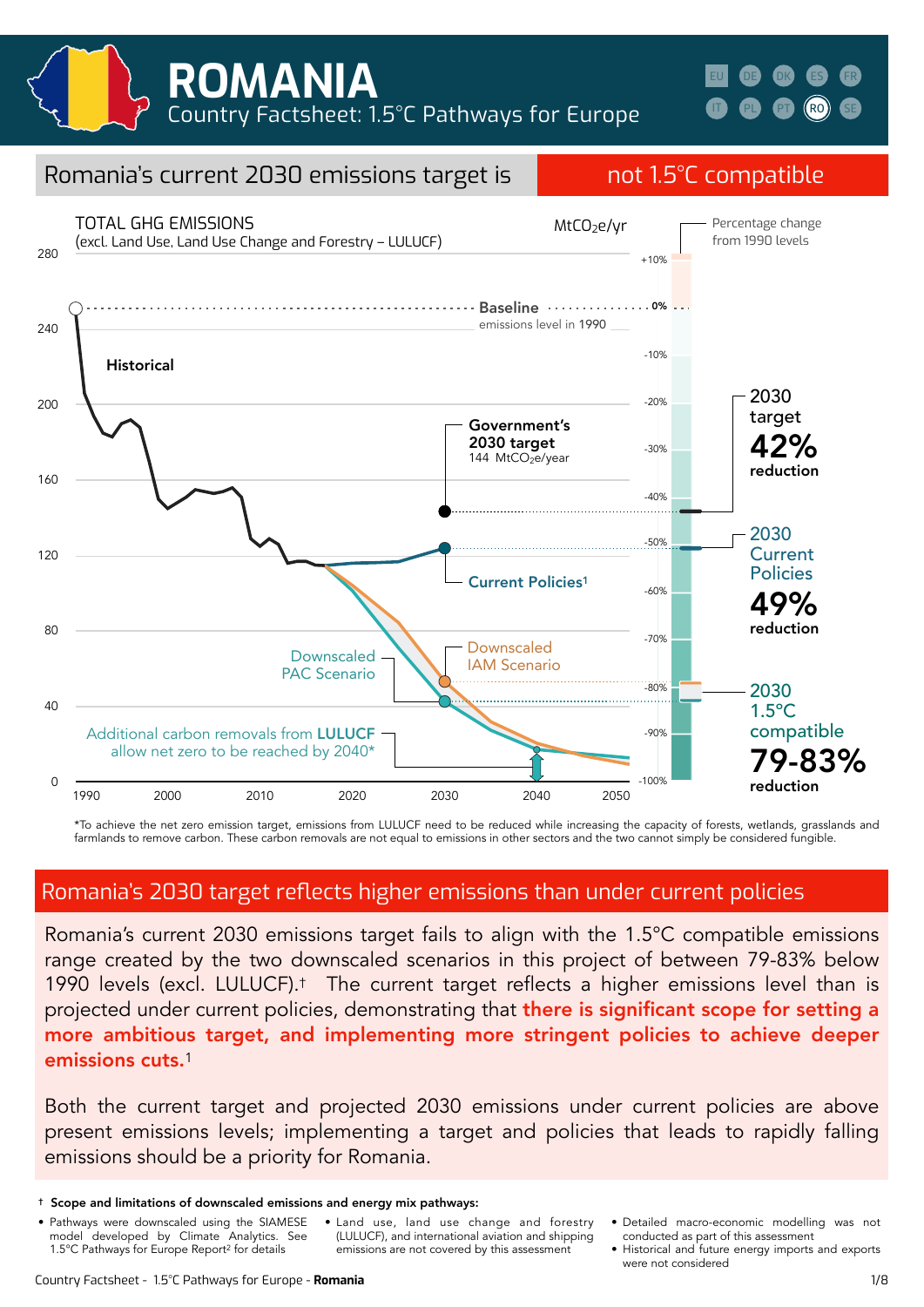# CURRENT SITUATION Snapshot of Romania's emissions and energy system

### Emissions profile

Romania's emissions fell precipitously due to a structural change to Romania's economy beginning in the late 1980s and the subsequent decline in emissions-intensive heavy industry, experiencing a 42% decline in total emissions (excl. LULUCF) over just four years between 1989-1993.<sup>3</sup> Emissions have continued to fall since, reaching 64% below their 1989 peak by 2019 (55% below 1990 levels).

Since the more commonly used reference year of 1990, the industry and the power sectors have seen steep emissions reductions to 2019; 68% and 72% respectively. In contrast, buildings emissions were roughly at 1990 levels, while transport emissions (17% of total) have risen by 67%, outpacing a 55% increase in fuel combustion.4 This is primarily due to a switch from gasoline to diesel fuel in road transportation, with demand for the latter increasing 244%, while gasoline consumption fell 41%.



### Energy overview and main policy gaps

Total energy demand in Romania was 47% lower in 2019 than in 1990, with especially steep declines seen in coal and natural gas demand (both -68%).4 This was partially displaced by the introduction of nuclear power, which in 2019 made up 9% of total supply, while supply from renewable sources, particularly biomass (+573%), increased substantially, to make up 18% compared to just 3% in 1990. The decline of Romania's industry sector, which saw a 74% reduction in energy demand, is the primary cause of the overall drop in natural gas consumption, as it fell 87% in industry 1990-2019. Declining gas demand

also occurred in the power sector over this time (-60%), while oil use has almost been phased out by 2019 after being 18% of supply in 1990. The recent closure of Romania's largest coal plant puts it well on the path to its announced 2032 coal phase out, but this is two years late to be considered 1.5°C compatible according to the downscaled emissions pathways. Steep increases in wind and solar generation from almost nothing in 2010 to 14% of supply in 2015 have since stalled. Effective policy intervention could help to spur investment and see a return of such strong growth.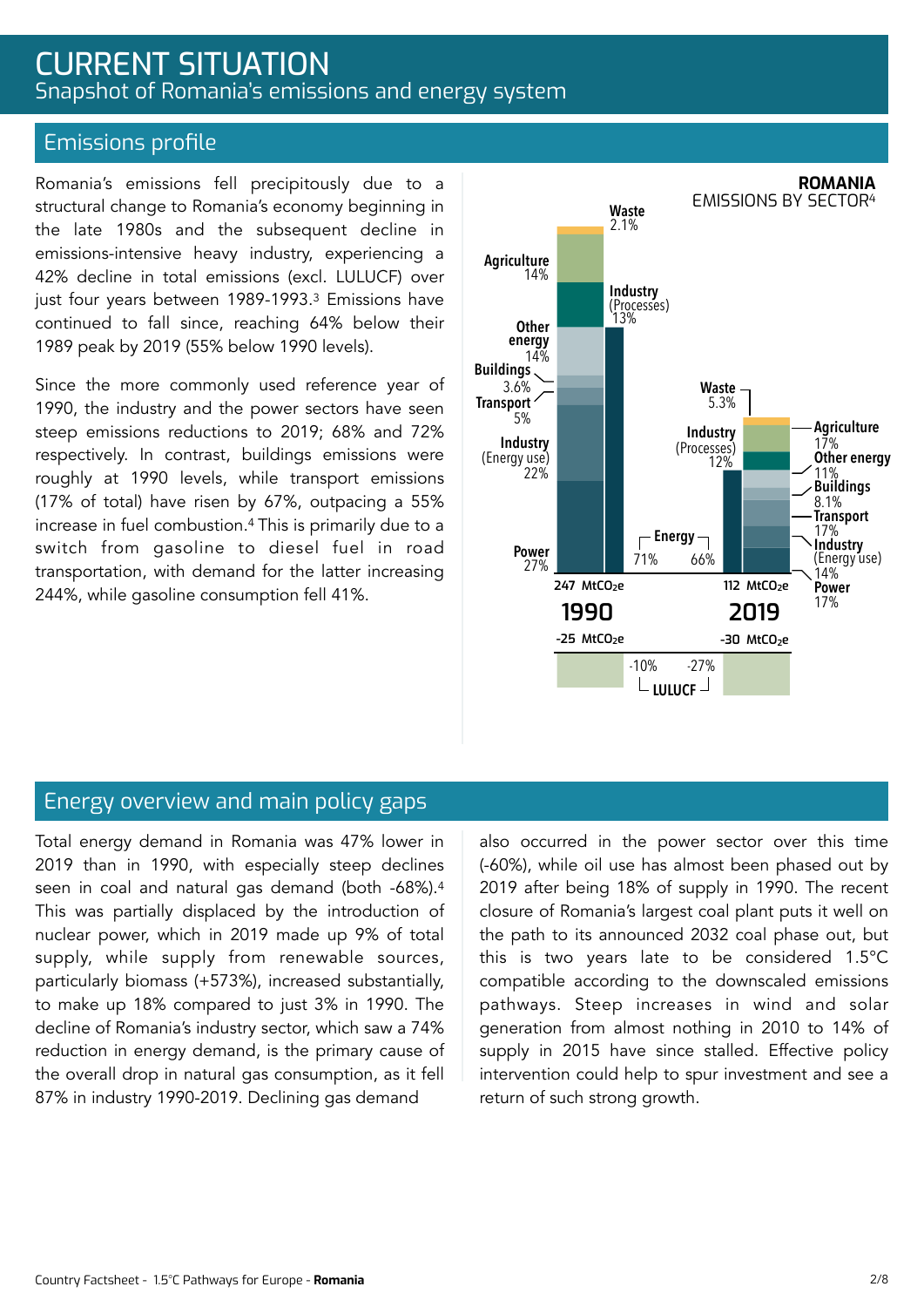# Civil Society & Global Integrated Assessment Models 1.5°C energy and climate scenarios for Europe

The aim of the 1.5°C Pathways for Europe Project is to derive Paris Agreement compatible emissions and energy mix pathways for key European countries. The project seeks to highlight existing scenarios that demonstrate that a very high level of ambition on climate and energy policy *is possible* for the European Union. To reflect the varied methodologies employed to construct such scenarios, we assess the Paris Agreement Compatible (PAC) energy scenario, and a scenario from the global REMIND integrated assessment model (IAM), both embodying high levels of 2030 climate ambition in the European Union region. We use the SIAMESE model developed by Climate Analytics to create country level pathways, using the PAC/REMIND scenario results for the European Union as input and downscaling them based on demographic, economic, energy system, and policy heterogeneity between countries.<sup>6</sup> We outline key differences between the two scenarios used as input for the SIAMESE downscaling process below.

#### PAC<sup>7</sup> Paris Agreement Compatible Energy Scenario  $^{7}$  Global IAM  $^{8,9}$

The PAC scenario for the EU28 was developed through a bottom-up collective research exercise involving energy and climate experts and incorporating findings from relevant scientific literature.

Around 150 stakeholders from member organisations of the European Environmental Bureau (EEB) and Climate Action Network (CAN) Europe, and from science and industry were involved in the scenario building process.

The PAC scenario is an attempt to construct a European-wide energy scenario which is aligned with the Paris Agreement's objective to limit global warming to 1.5°C and which embodies the demands of civil society.

In doing this it suggests a trajectory with:

- 100% renewable energy supply by 2040
- At least 65% GHG emissions reduction below 1990 levels by 2030
- Net zero emissions by 2040

# An integrated scenario reaching 1.5°C

We assess the global REMIND 1.7 CEMICS-1.5- CDR8 scenario as an additional line of evidence for pathways for the European Union to achieve the 1.5°C long-term temperature goal of the Paris Agreement. REMIND is a global energy-economyclimate model that maximises inter-temporal welfare. It contains macro-economic, energy system, and climate modules that are integrated to attain exogenously prescribed climate targets.10

Population and GDP growth are key drivers of future energy demand and, thus, GHG emissions in IAMs. In our SIAMESE-based downscaling approach, we therefore take growth rates from the shared socioeconomic pathway (SSP) scenarios, specifically SSP2, a middle of the road scenario, in order to assess what the EU-region results of this scenario imply for country-specific energy system transformation.

Key outputs for the EU region from this scenario are:

- 90% renewable energy supply by 2040
- 62% GHG emissions reduction below 1990 levels by 2030 (excl. LULUCF)
- Net zero emissions between 2045-2050

### Carbon Capture and Storage (CCS):

A key assumption underpinning the PAC scenario is that carbon capture and storage will not be required to achieve net zero emissions for the European Union.

### Carbon Capture and Storage (CCS):

This IAM scenario envisages some natural gas and biomass combustion with carbon capture and storage.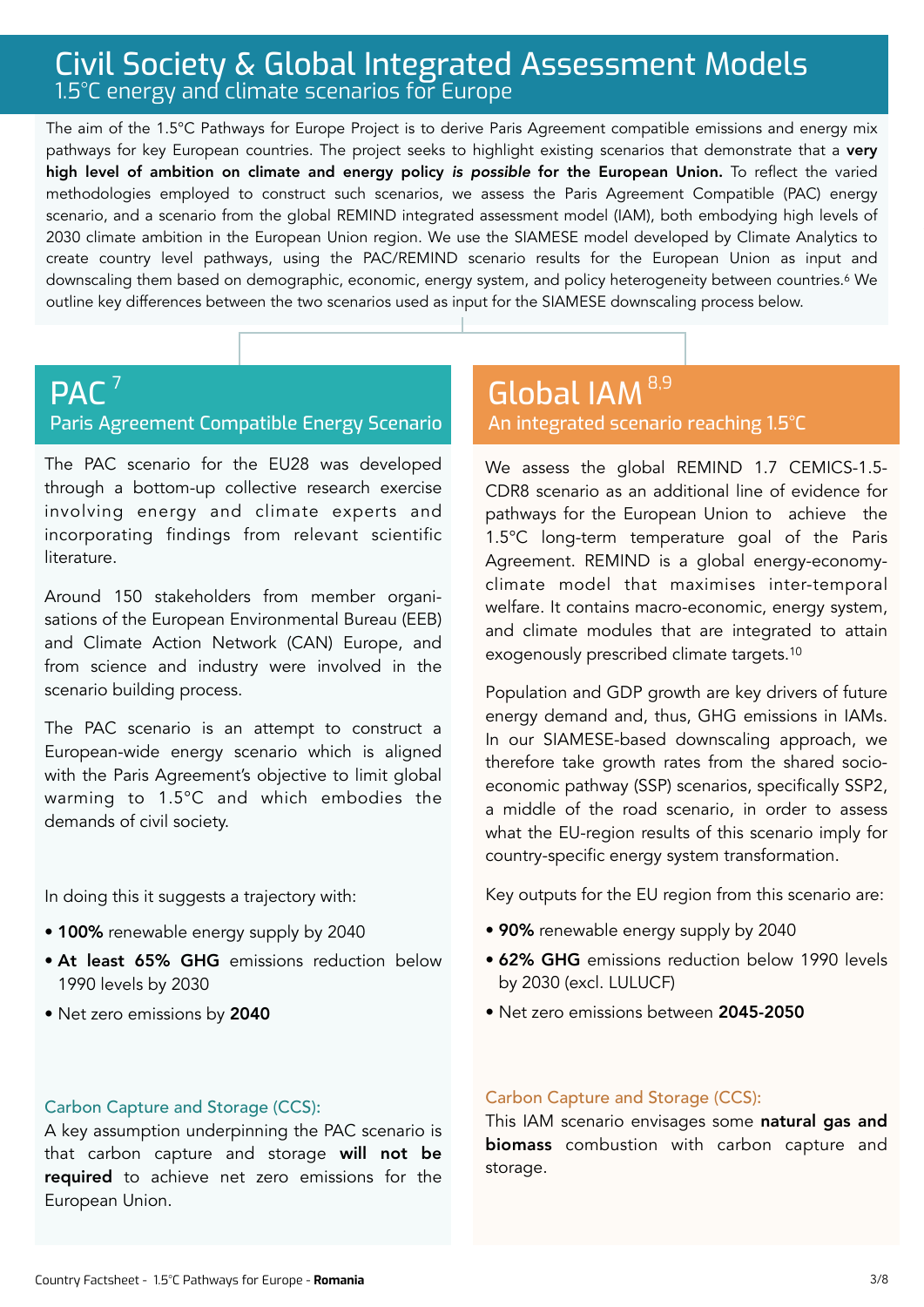# Economy-Wide 1.5°C Pathways

According to the analysis undertaken in this project, achieving a 1.5°C compatible economy for Romania requires a 79-83% reduction in total GHG emissions by 2030 (excluding LULUCF), and reaching net zero emissions between 2040 and 2050.

There are numerous different pathways to reaching net zero emissions in this timeframe. In the scenarios analysed, a sink of 9-13 MtCO<sub>2</sub>e would achieve net zero by 2050, while under the PAC scenario, a LULUCF sink of 17 MtCO<sub>2</sub>e would achieve net zero emissions in 2040. This is roughly equal to the level of projected negative emissions in the LULUCF sector under current policies in the latest year for which there is projection data (2035).11

# 1.5°C Compatible 2030 primary energy mix\*

|                                    | $\overline{2017}^{5}$ | 2030                               |
|------------------------------------|-----------------------|------------------------------------|
| <b>Renewables</b><br>incl. biomass | 18%                   | 60%                                |
| <b>Fossil Fuels</b>                | 73%                   | 33-38%<br><b>PAC</b><br><b>IAM</b> |
| <b>Nuclear</b>                     | 9%                    | $2 - 7%$                           |

### **ROMANIA** TOTAL GHG EMISSIONS (excl. LULUCF) MtCO2e/yr



\*To achieve the net zero emission target, emissions from LULUCF need to be reduced while increasing the capacity of forests, wetlands, grasslands and farmlands to remove carbon. These carbon removals are not equal to emissions in other sectors and the two cannot simply be considered fungible.

In downscaled PAC and IAM pathways the share of unabated fossil fuels in primary energy demand is reduced to between 33-38% by 2030, whereas the share of renewables including biomass reaches 60% by the same date.

The transport and industry sectors constitute a combined 40% of total GHG emissions in Romania, illustrating the need for strong policies to reduce the oil and natural gas demand that produce these sectoral emissions.<sup>5</sup>

\*Primary energy supply includes losses that occur during the conversion of nuclear and fossil fuels to electricity, resulting in a higher proportion of both nuclear and fossil fuels than in total final energy demand40–46%



The **PAC** scenario depicts a future where total energy use rapidly declines through efficiency gains, largely from switching fossil fuel consumption to renewables, increased rates of material reuse and recycling, and consumer demand reduction.

Country Factsheet - 1.5°C Pathways for Europe - **Romania**



4/8 The **[IAM scenario](https://www.pik-potsdam.de/en/institute/departments/transformation-pathways/models/remind/remind16_description_2015_11_30_final#:~:text=REMIND%20is%20a%20global%20energy,inter-temporal%20welfare%20is%20maximized.&text=Macro-economic%20production%20factors%20are,,%20labor,%20and%20final%20energy.)** also achieves efficiency gains, but assumes energy demand continues to rise over time in line with historical regional growth trends. The large increase in national total primary energy supply reflects the overall increase in the modelled Europe-wide scenario results.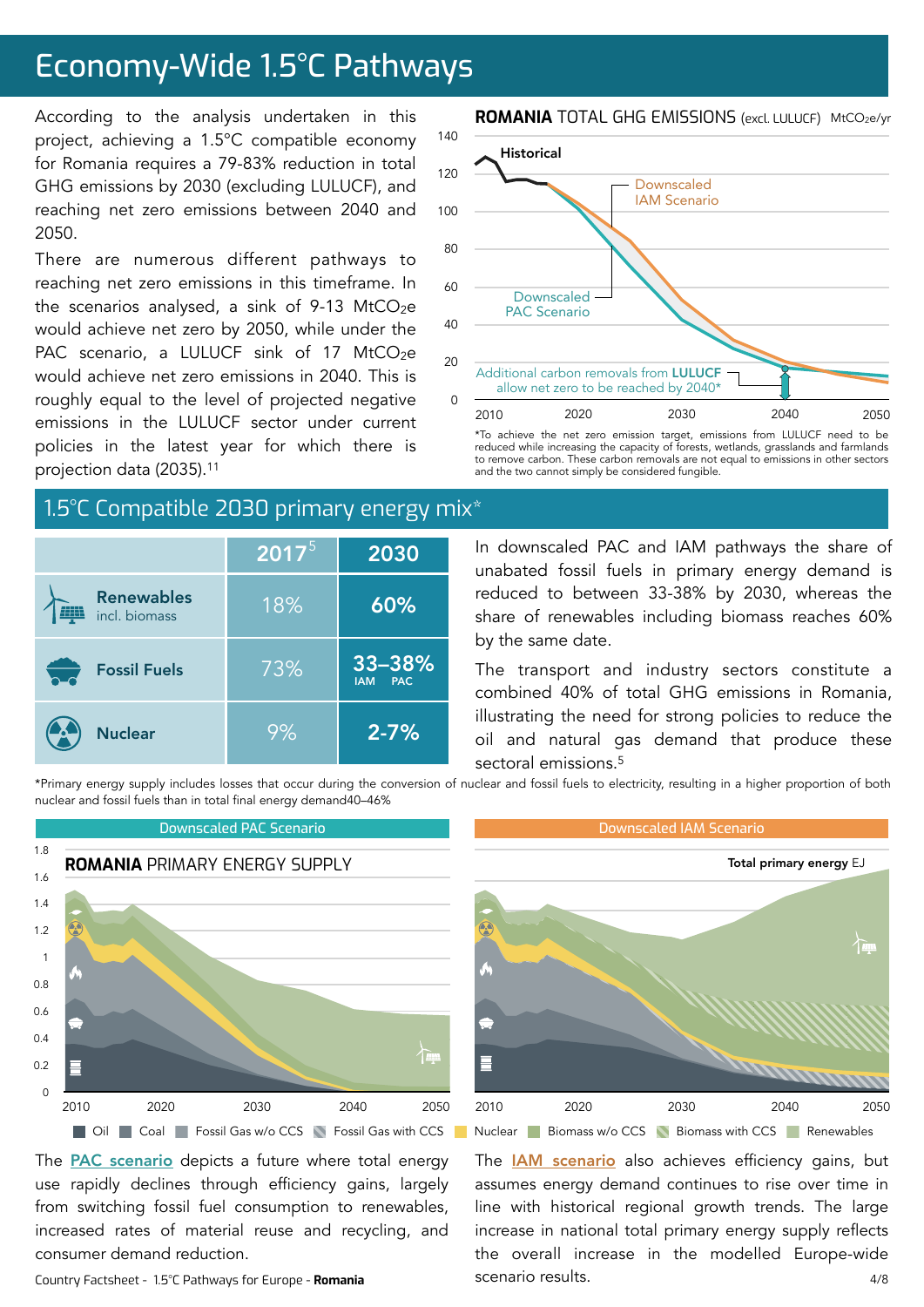**ROMANIA** CO<sub>2</sub> EMISSIONS IN THE POWER SECTOR

Emissions MtCO2/yr



### Towards a fully decarbonised power sector

Total electricity supply in Romania has only declined slightly since 1990 (-8% in 2019), though the composition of this supply has changed dramatically.<sup>3</sup> Generation from renewables has more than doubled since 1990, while coal and natural gas consumption has fallen by 26% and 60% respectively. The recently announced 2032 coal phase out is a positive development, but should be brought forward to 2030 to align with the two downscaled 1.5°C compatible energy mix pathways. Oil use for power generation has declined 95% since 1990, and been displaced almost entirely by nuclear generation, which was introduced in 1996 and has grown to a 19% share in 2019. Renewables growth has stalled since 2014, a development that requires urgent action to ensure Romania's power sector is mostly decarbonised by 2030.

**Nuclear Coal Fossil Gas Renewables** Renewables

Country Factsheet - 1.5°C Pathways for Europe - **Romania**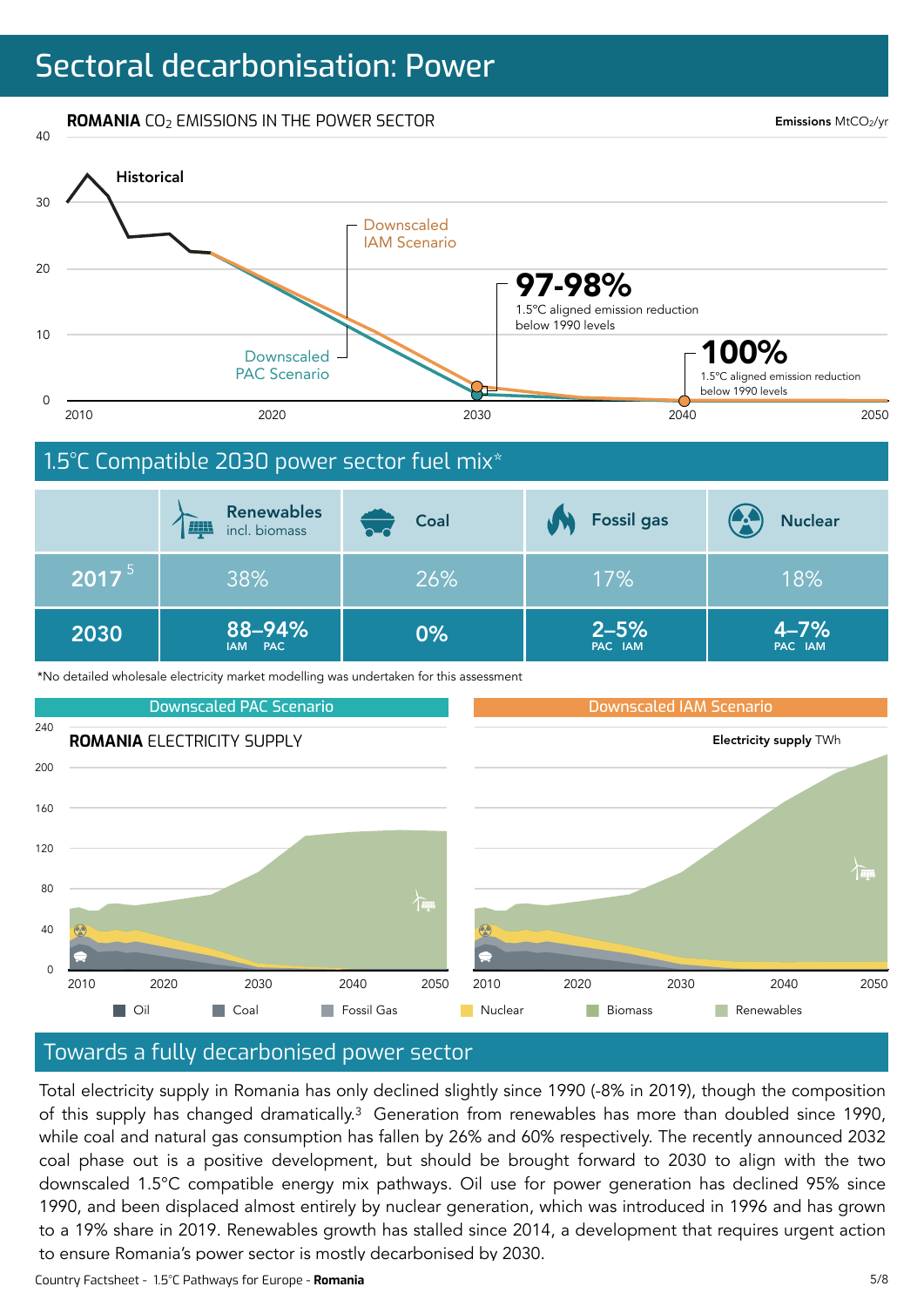# Sectoral decarbonisation: Industry



significantly until 2040 in the pathway downscaled from the PAC scenario, whereby energy-related emissions reach zero and further reductions occur more gradually. This is due to the nature of these residual (process) emissions that are harder to mitigate than those from fuel combustion.

It was not possible to downscale the chosen IAM scenario due to a misalignment of scenario and





### Towards a fully decarbonised industry sector

Total industrial energy demand in Romania plummeted due to a structural shift to Romania's economy beginning in the late 1980s when a large percentage of factories shut down.3 It levelled out around 2009 after falling 75% from 1990 levels, staying relatively consistent for the following decade. The composition of this demand, though, has changed markedly, with fossil fuels falling to a 60% share in 2019 from 86% in 1990. Electricity's share more than doubled to 29% over this time, while biomass which was not used at all in 1990, made up a 4% share in 2019. Policies targeting energy efficiency gains and electrification are urgently needed to ensure the remaining fossil fuel use is phased out between 2035 and 2040.

Country Factsheet - 1.5°C Pathways for Europe - **Romania**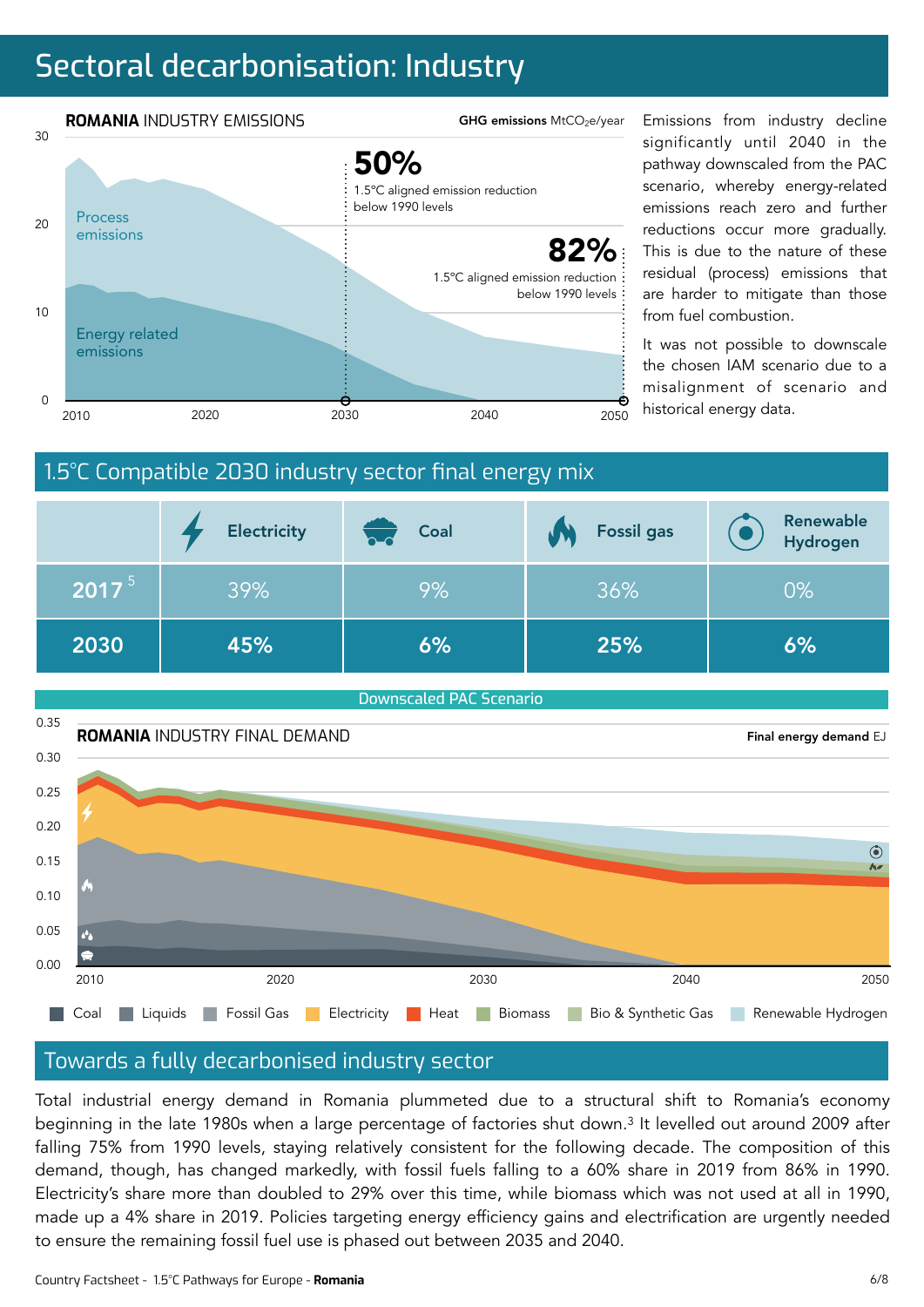# **Closing the Ambition Gap** Closing the Ambition Gap

# Key characteristics of Romania's 1.5°C compatible pathways

|                                                     | <b>Historical</b>             | 1.5°C compatible benchmarks         |                                    | <b>Country targets</b>        |      |
|-----------------------------------------------------|-------------------------------|-------------------------------------|------------------------------------|-------------------------------|------|
|                                                     | 2017                          | 2030                                | 2050                               | 2030*                         | 2050 |
| <b>Total GHG</b><br>excl. LULUCF                    | 115<br>MtCO <sub>2</sub> e/yr | $43 - 53$<br>MtCO <sub>2</sub> e/yr | $9 - 13$<br>MtCO <sub>2</sub> e/yr | 146<br>MtCO <sub>2</sub> e/yr |      |
|                                                     | 54 %<br>below 1990            | 79-83 %<br>below 1990               | $95 - 96 %$<br>below 1990          | 42 %<br>below 1990            |      |
| <b>Emissions intensity of</b><br>power generation** | 351<br>gCO2/kWh               | $11 - 23$<br>gCO2/kWh               | $\Omega$<br>gCO2/kWh               |                               |      |
| Share of renewable power                            | 38 %                          | 88-94 %                             | 100 %                              |                               |      |
| Share of unabated fossil<br>fuel in power           | 44 %                          | $2 - 5%$                            | 0%                                 |                               |      |
| Share of nuclear power                              | 18 %                          | $4 - 7%$                            | $0 - 3$ %                          |                               |      |
| Industry electrification rate                       | 39 %                          | 45 %                                | 63 %                               |                               |      |

\* 2030 target excluding LULUCF calculated using the government's 'with existing measures' emissions projections submitted to the UNFCCC \*\* Does not include upstream emissions

# Raising Ambition

While Romania's emissions have already fallen further than many other European countries, this is primarily due to structural changes to the Romanian economy that began in the late 1980s rather than the implementation of climate policies. The current 2030 target allows emissions to rise from their present levels and is even above where emissions are projected to be under current policies.<sup>1</sup> A much stronger target, in the range of 79-83% below 1990 levels (excl. LULUCF) would be needed to align with the downscaled 1.5°C compatible pathways, together with a suite of policies affecting all sectors of the economy. The power and industry sectors are the top two emitting sectors, but policies targeting these, transport, and buildings emissions are urgently needed to ensure Romania's emissions continue to fall. Setting a net-zero target for 2050 at the latest should also be a top priority.

### Other modelling results

### **[Agora Energiewende: The Southeast Europe](https://www.agora-energiewende.de/en/publications/the-southeast-european-power-system-in-2030/)  [power system in 2030](https://www.agora-energiewende.de/en/publications/the-southeast-european-power-system-in-2030/)**<sup>12</sup>

• 50% renewable energy generation by 2030 for Southeast Europe (SEE)

### • Coal generation to generate <25% of power in SEE by 2030

### **[CSD: Accelerated lignite exit in Bulgaria, Romania,](https://csd.bg/publications/publication/accelerated-lignite-exit-in-bulgaria-romania-and-greece/)  [and Greece](https://csd.bg/publications/publication/accelerated-lignite-exit-in-bulgaria-romania-and-greece/)**<sup>13</sup>

• Early coal phase out will not require compensation due to lignite plant losses

| View the full report covering the EU27 and the 9 member states below or view the other factsheets in this series |               |         |              |        |          |         |              |        |
|------------------------------------------------------------------------------------------------------------------|---------------|---------|--------------|--------|----------|---------|--------------|--------|
| <b>Denmark</b>                                                                                                   | <b>France</b> | Germany | <b>Italy</b> | Poland | Portugal | Romania | <b>Spain</b> | Sweden |